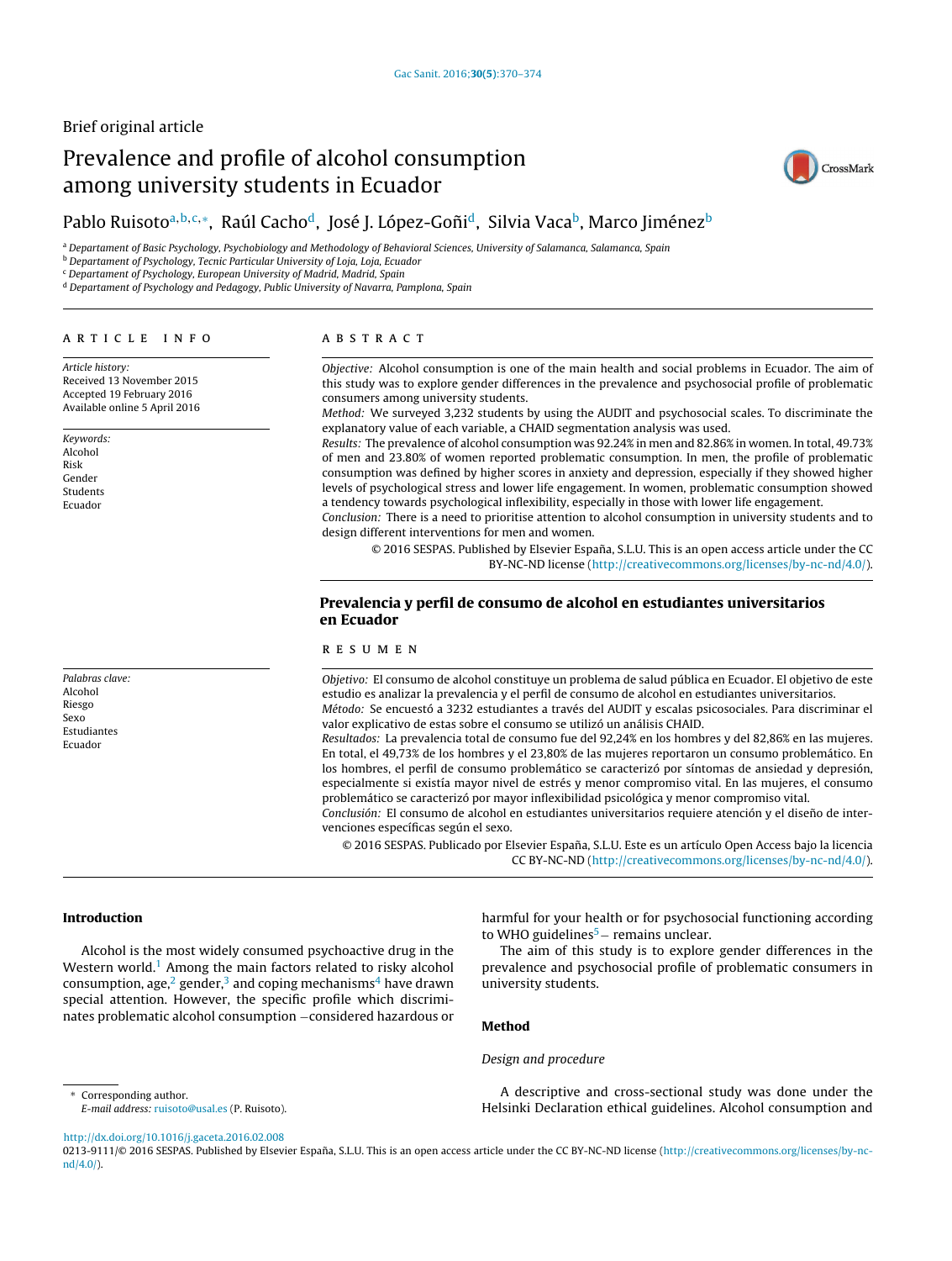psychosocial variables were surveyed online using scales translated and/or adapted from the original versions to Ecuadorian Spanish. Once the participant logged in as a student at the university, a reminder to complete the survey was displayed for one month. A consent form preceded the survey explicitly guarantying anonymity and a brief results report was provided for their records in order to enhance commitment with forthright answers.

#### Participants

The total sample consisted of 5,500 college students enrolled at a university in the south of Ecuador. The final sample was composed by 3,232 students who completed the survey (58.7% of the total enrollment). A total of 1,522 were men (average age of 21.62 + 3.51) and 1,710 women (average age of 20.85 +3.27).

#### Instruments

- Alcohol Use Disorders Identification Test (AUDIT, Self-report version).[5](#page-4-0) This scale evaluates alcohol consumption. Scores range from 0 to 40. Higher scores indicate higher risk of problematic alcohol consumption.
- Type A Behavior Scale.<sup>[6](#page-4-0)</sup> It measures competitive drive, intense striving for achievement, hostility, aggressiveness, impatience and exaggerated sense of time urgency, associated with cardiovascular disorders and premature death. Scores range from 0 to 10. Higher scores indicate higher tendency towards personality type A.
- UCLA Loneliness Scale Revised-Short.<sup>[7](#page-4-0)</sup> It evaluates the subjective feeling of loneliness, lack of emotional support or significant relationships compared to the desired one. Scores range from 0 to 9. Higher scores indicate a greater degree of loneliness.
- Avoidance and Action Questionnaire (AAQ-7).<sup>[8](#page-4-0)</sup> It measures psychological flexibility/inflexibility. Scores range from 7 to 49. Higher scores indicate greater psychological inflexibility.
- Life Engagement Test (ELT)t.<sup>[9](#page-4-0)</sup> It measures vital commitment or degree to which the person is engaged in activities that are meaningful to them. Scores range from 6 to 30. Higher scores indicate a greater value guided life (life engagement).
- Perceived Stress Scale (PSS-14).<sup>[10](#page-4-0)</sup> It evaluates the degree to which situations in a person's life are considered stressful, in terms of unpredictability, uncontrollability and overload. Scores range from 0 to 64. A higher score indicates a greater stress level.
- Patient Health Questionnaire of Depression and Anxiety  $(PHQ-4).<sup>11</sup>$  $(PHQ-4).<sup>11</sup>$  $(PHQ-4).<sup>11</sup>$  It assess depression and anxiety associated with functional impairment and disability days. Scores range from 0 to 12. A higher score indicates a greater anxiety and depression level.
- Satisfaction Life Question  $(LSO)$ .<sup>[12](#page-4-0)</sup> "How satisfied are you with your life as a whole nowadays?". Scores range from 0 to 10. A higher score indicates higher satisfaction.

#### Analysis

Participants were divided into three groups based on the AUDIT's cut-offs: non-consumers (AUDIT = 0); non-problematic alcohol consumption (AUDIT  $\leq$ 16); problematic alcohol consumption −hazardous, harmful or dependent consumption− (AUDIT >16). Chi-squared test and ANOVA were conducted with an adjusted significance level of p 0.05 and 0.01.

In order to establish the discriminatory power of each of the scales for non-problematic and problematic consumers, a CHAID (Chi-squared Automatic Interaction Detection) analysis was conducted. This test provides cut-offs for each scale defining the best-fit profile for both groups. All the statistical analysis were made using the statistical package SPSS (vs. 15.0).

#### Results

Prevalence of alcohol consumption in men and women

A total of 12.7% (n = 411) students did not consume alcohol, 7.7% among men and  $17.1\%$  among women;  $51.3\%$  (n = 1,657) consumed moderately (non-problematic), 42.5% among men and 59.1% among women; and  $36\%$  (n = 1,164) reported problematic consumption: 27.4% hazardous consumption, 4.7% harmful consumption and 3.9% dependent, based on AUDIT categories. In fact, 49.7% of men and 23.8% of women reported problematic alcohol consumption.

[Table](#page-3-0) 1 shows the distinct profile of psychosocial variables for men and women with no alcohol consumption, non-problematic consumption, and problematic consumption.

#### Profile of problematic alcohol consumption in men

Problematic consumption among men increases as the score in the PHQ-4 increases as well. Among those who scored 0 points in the PHQ-4 (n = 335), problematic consumption was  $37.9\%$  (n = 127) of the subjects. Among those who scored between 1 and 2 points, it was  $50.9\%$  (n = 166). Finally,  $62.4\%$  (n = 464) of those who scored more than 2 points (n = 743) showed problematic consumption.

On the other hand, among those who scored 0 in the PHQ-4, the highest percentage of men with problematic consumption (56.1%;  $n = 46$ ) were the ones with more than 24 points  $(n = 82)$  in the Perceived Stress Scale (PSS). Moreover, among the ones who scored more than 2 points in the PHQ-4  $(n=743)$  and had a lower vital commitment (under 24), the consumption risk was higher (67.2%; n = 268) than among those with higher vital commitment (57.0%;  $n = 196$ ).

#### Profile of problematic alcohol consumption in women

In women ( $n = 1,417$ ), the percentage of problematic consumption increases as the score in psychological inflexibility (AAQ) also increases. Among those with 11 points or less ( $n = 211$ ), problematic consumption is  $15.2%$  (n = 32), while among those with more than 36 points ( $n = 179$ ), problematic consumption is 47.5% ( $n = 85$ ).

Lower vital commitment (less than 18 points) was associated with a greater proportion of problematic consumption among those who scored in the 20-36 interval in the AAQ,  $52,6\%$  (n=30) of the subjects. Meanwhile, women who scored in the 12-20 interval (AAQ) had a higher percentage of alcohol consumption when the score in the PSS exceeded 24 points [\(Fig.](#page-2-0) 1).

## Discussion

At least one in three students reported problematic consumption and the rate found in men doubles that of women. This gender difference was higher than in other countries, maybe due to sociocultural gender roles differences. $13$  Interventions in Ecuadorian university students are encouraged in order to prevent the personal and social costs that problematic alcohol consumptions entails. $1-3$ Problematic alcohol consumption among men was characterized by a higher psychological stress,  $14$  ineffective coping mechanisms focus on avoid aversive thoughts–psychological inflexibility<sup>[15](#page-4-0)</sup>–, anxious Type A personality, and loneliness.[4](#page-4-0)

Reduce problematic alcohol consumption in men requires promote strategies based on stress reduction and management, social support and value based action like in 12-step programs.

In women, problematic alcohol consumption was strongly associated with psychological inflexibility or ineffective coping mechanism to deal with life circumstances. Women will also benefit from interventions aim to promote the ability to distance oneself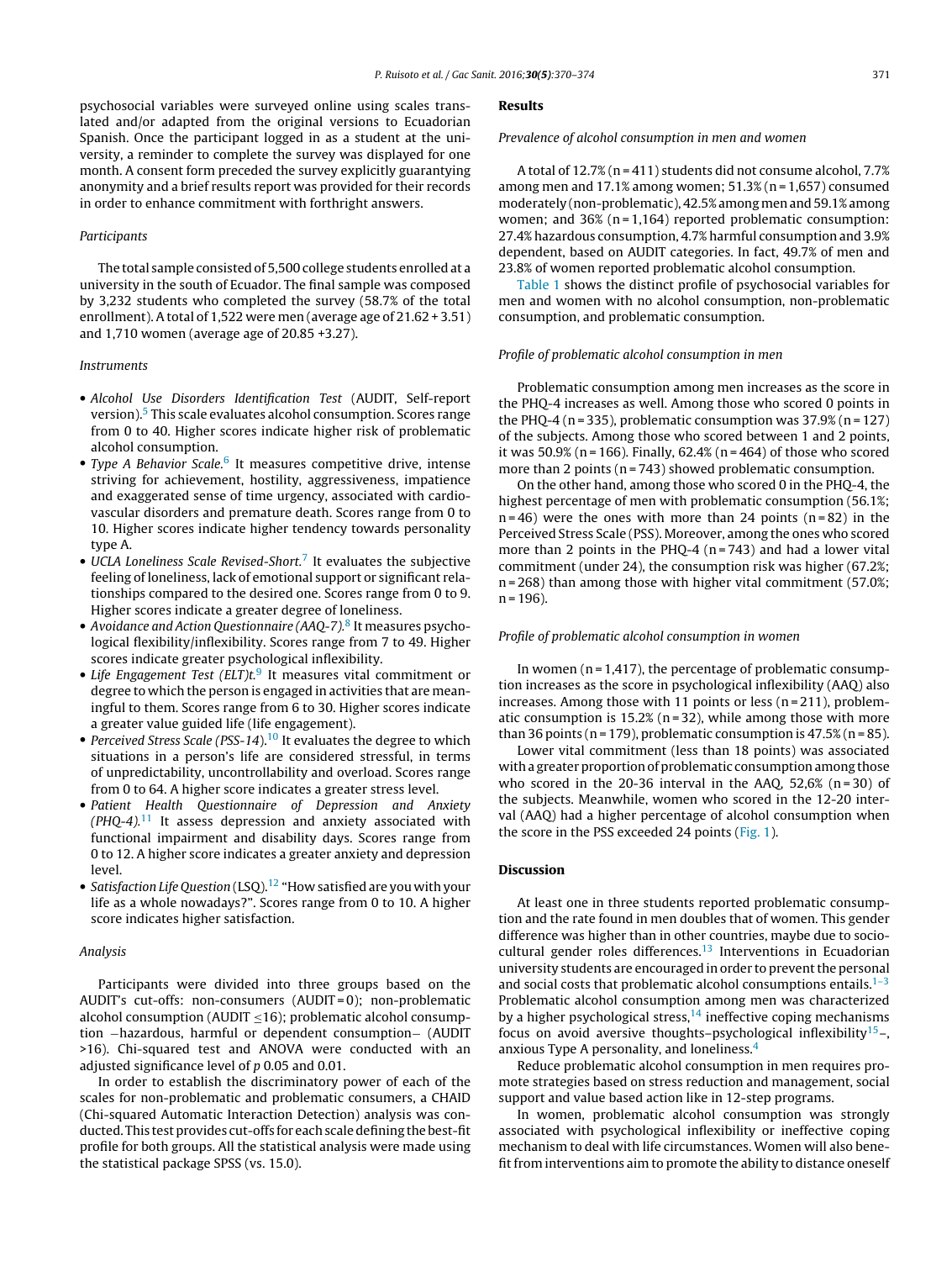<span id="page-2-0"></span>

Figure 1. Decision tree CHAID algorithm and goodness of fit for alcohol consumption. \*Automated cut off.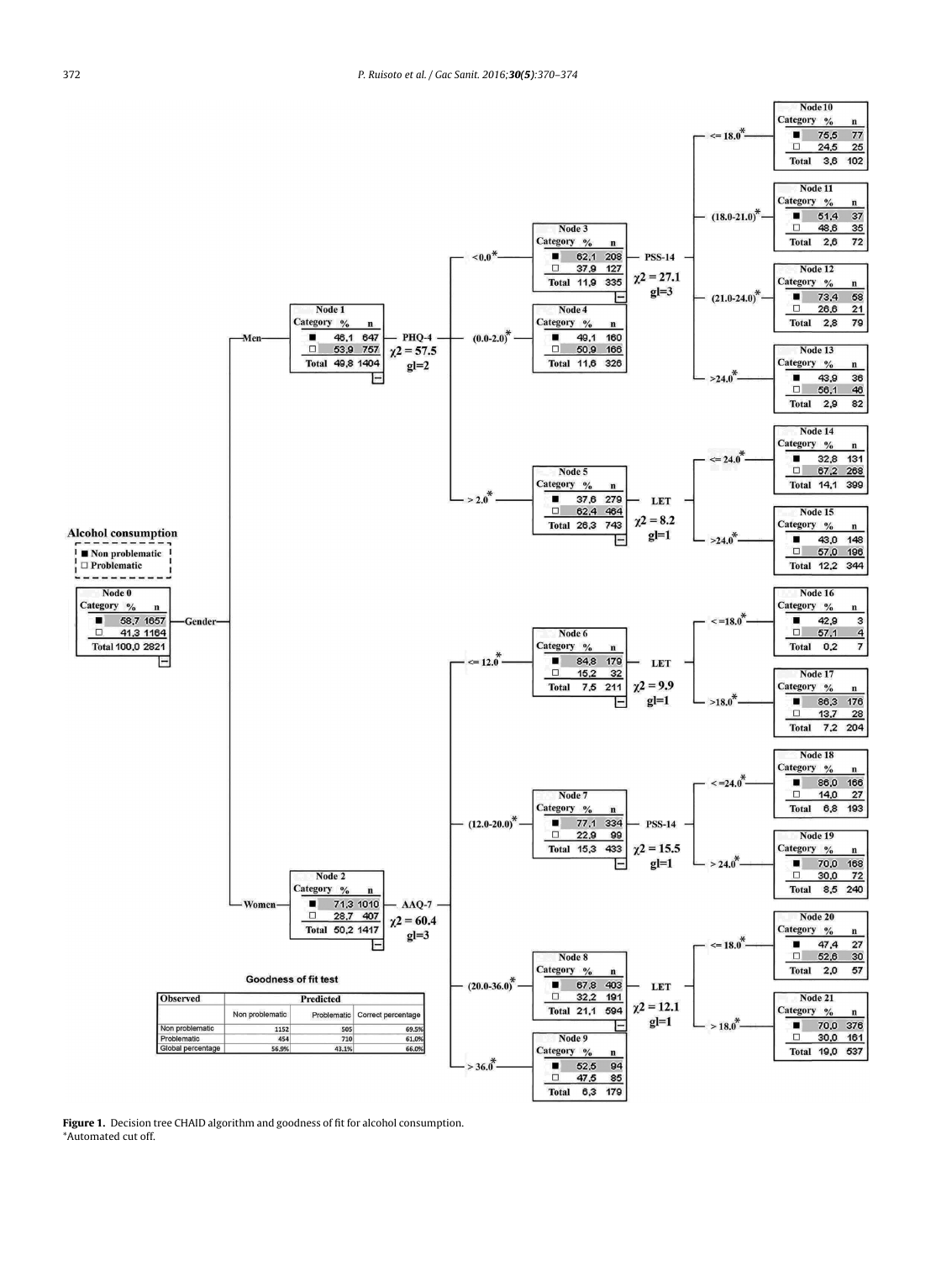| ١<br>.<br>.<br>.<br>$\ddot{\phantom{a}}$<br>i<br> <br> <br> <br>j<br>֧֧֧֧֧֧֧֧֧ׅ֧֧֧֧֧֛֛֛֛֛֛֛֛֛֚֚֚֚֚֚֚֚֚֚֚֚֚֚֚֚֚֚֚֚֚֚֝֝֓֝֓֝֓֝֓֝֬֝֓֝֬֜֝֬֝֬֝֬֜<br>֧֧֛֧֧֧֚֚֚֚֚֚֚֜֘֩<br>l<br>i<br>ī<br>$\ddot{}}$<br>I<br>i<br>I<br>١ |                     |
|-----------------------------------------------------------------------------------------------------------------------------------------------------------------------------------------------------------------|---------------------|
| ة<br>م<br>ייני<br>י<br>II<br>$\overline{\phantom{a}}$                                                                                                                                                           | ı<br>ı<br>í<br>ner. |

<span id="page-3-0"></span>

|                                                                                                                                                                |                               |                                 | All $(N = 3, 232)$              |                |                                                                                                                                                                                                                         |                                 | Men $(N = 1, 522)$            |                                   |                                                                                                                         |                               |                                 | Women $(N=1,710)$             |                                                    |
|----------------------------------------------------------------------------------------------------------------------------------------------------------------|-------------------------------|---------------------------------|---------------------------------|----------------|-------------------------------------------------------------------------------------------------------------------------------------------------------------------------------------------------------------------------|---------------------------------|-------------------------------|-----------------------------------|-------------------------------------------------------------------------------------------------------------------------|-------------------------------|---------------------------------|-------------------------------|----------------------------------------------------|
|                                                                                                                                                                | $(n=118)$<br>Level a<br>M; SD | $(n = 647)$<br>Level b<br>M; SD | $(n = 757)$<br>Level c<br>N: SD | M; SD          | щ                                                                                                                                                                                                                       | $(n = 118)$<br>M; SD<br>Level a | $(n=647)$<br>M; SD<br>Level b | Level c<br>( $n = 757$ )<br>M; SD | ц                                                                                                                       | $(n=293)$<br>Level a<br>M; SD | $(n=1,010)$<br>M; SD<br>Level b | $(n=407)$<br>M; SD<br>Level c | ц                                                  |
| Coping mechanisms<br>personality<br>lype A                                                                                                                     | 5.65;1.69                     | 4.86;2.31                       | 5.57; 1.61                      | 5.83; 1.60     |                                                                                                                                                                                                                         | 4.86; 2,31                      | 5.57; 1,61                    | 5.83; 1.60                        |                                                                                                                         | 5.23; 1.95                    | 5.46; 1.55                      | 5.76; 1.49                    | $9.5a$ c > b > a                                   |
| Loneliness<br>Scale                                                                                                                                            | 6.35; 2.27                    | 5.46;2.72                       | 6.06; 2.18                      | 6.74; 2.19     |                                                                                                                                                                                                                         | 5.46; 2,72                      | 6.06; 2.18                    | 6.74; 2.19                        | $\begin{array}{l} 18.0^{\mathrm{a}} \\ 0.5 \text{a} \\ 26.6^{\mathrm{a}} \\ 29.0 \text{a} \\ 29.0 \text{c} \end{array}$ | 6.22; 2.51                    | 6.72; 2.11                      | 7.28; 2.17                    |                                                    |
| Avoidance and<br>Questionnaire<br>Action                                                                                                                       | 19.77; 9.84                   | 16.18;11.08                     | 18.30; 9.05                     | 9.92<br>21.58; | $\begin{array}{l} 18.0^{\mathrm{a}} \\ 0.5 \text{a} \\ 26.6^{\mathrm{a}} \\ 29.0^{\mathrm{a}} \\ \text{C} \times \text{D} \times \text{a} \\ 29.0^{\mathrm{a}} \\ \text{C} \times \text{D} \times \text{a} \end{array}$ | 16.18,11.08                     | 18.30; 9.05                   | 21.58; 9.92                       | s < d <                                                                                                                 | 20.59;<br>11.56               | 21.99;<br>10.01                 | 26.56;<br>10.58               | $20.2^a$<br>$c > b > a$<br>$36.5^a$<br>$c > b > a$ |
| Life Engagement<br>Test                                                                                                                                        | 24.85; 4.81                   | 22.60;9.35                      | 25.79; 3.86                     | .4.30<br>24.41 | b > c > a<br>$29.4^{a}$                                                                                                                                                                                                 | 22.60; 9.35                     | 25.79; 3.86                   | 24.41; 4.30                       | b > c > a<br>29.4ª                                                                                                      | 24.24; 6.89                   | 25.48; 3.79                     | 23.74; 4.51                   | $23.4^{a}$<br>b > (a,c)                            |
| Health and subjective<br>Perceived Stress<br>well-being                                                                                                        | 25.21; 6.48                   | 21.84;8.08                      | 24.23; 6.38                     | 5.92<br>26.56  |                                                                                                                                                                                                                         | 21.84; 8.08                     | 24.23; 6.38                   | 26.56; 5.92                       | 42.0 <sup>a</sup>                                                                                                       | 25.70; 7.15                   | 26.88; 5.98                     | 29.25; 6.14                   |                                                    |
| Patient Health<br>Questionnaire<br>Scale                                                                                                                       | 3.08; 2.90                    | 2.03;2.71                       | 2.65; 2.84                      | 3.61; 2.89     | $42.0^a$<br>$0.5$ $b$ $a$<br>$0.2^a$<br>$0.5$ $b$ $a$<br>$0.2$<br>$0.5$ $a$<br>$0.5$ $a$<br>$b$ $b$ $>$ $c$ $>$ $a$                                                                                                     | 2.03; 2.71                      | 2.65; 2.84                    | 3.61; 2.89                        | c > b > a<br>$28.2^{a}$                                                                                                 | 3.12; 3.02                    | 3.51; 2.85                      | 4.60; 3.08                    | $31.9a$<br>$C > b > a$<br>$C > b > a$              |
| Life Satisfaction<br>Question                                                                                                                                  | 7.30; 2.22                    | 6.81;3.27                       | 7.63; 2.07                      | 7.11; 2.12     |                                                                                                                                                                                                                         | 6.81; 3.27                      | 7.63; 2.07                    | 7.11; 2.12                        | b > c > a<br>$c > b > a$<br>12.9a                                                                                       | 7.19; 2.69                    | 7.27; 2.07                      | 6.63; 2.13                    | 12.7 <sup>a</sup> b > c                            |
| Level a: no alcohol consumption; level b: non-problematic alcohol consumption; level c: problematic alcohol consumption.<br>M: median; SD: standard deviation. |                               |                                 |                                 |                |                                                                                                                                                                                                                         |                                 |                               |                                   |                                                                                                                         |                               |                                 |                               |                                                    |

from aversive thoughts and emotions, without avoiding the here and now.

Preventive and treatment interventions would be justified both in women and men in Ecuadorian university population. Baseline seems especially severe in men although different cut-offs may be necessary when establishing the problematic consumption level in both sexes.

Given the cross sectional nature of the study, generalization of findings must be viewed with caution. Future research should complete these data with more universities in the country and data collection methods.

## What is known about the topic?

A growing number of research highlights the importance of psychosocial variables in alcohol consumption. However, designing and implementing interventions for the prevention of alcohol consumption according to gender is an issue that is being discussed.

## What does this study add to the literature?

The results of this study support the need to create gender differentiated programs. Problematic alcohol consumption in men was associated with higher stress levels, anxiety and depression symptoms, and lower vital commitment. In women, associated with a tendency of avoiding emotions or aversive thoughts, especially among those with lower vital commitment.

#### Editor in charge

Napoleón Pérez-Farinós.

#### Transparency declaration

The corresponding author on behalf of the other authors guarantee the accuracy, transparency and honesty of the data and information contained in the study, that no relevant information has been omitted and that all discrepancies between authors have been adequately resolved and described.

#### Authorship contributions

P. Ruisoto has contributed to the project conception, design and data collection, as well as writing the article. R. Cacho has contributed to the writing and critical review with important intellectual contributions. J.J. López-Goñi has led the result analysis and interpretation, writing the article, critical review and approval of the final version for publishing. S. Vaca and M. Jiménez have contributed to the project conception and data collection.

## Funding

Level a: no alcohol consumption; level b: non-problematic alcohol consumption; level c: problematic alcohol consumption.

 $_{\rm{a}}$   $p < 0.001$ .

This study was fully funded as a selected Program of Research and Innovation by the Universidad Técnica Particular of Loja (Ecuador).

## Conflict of interest

None.